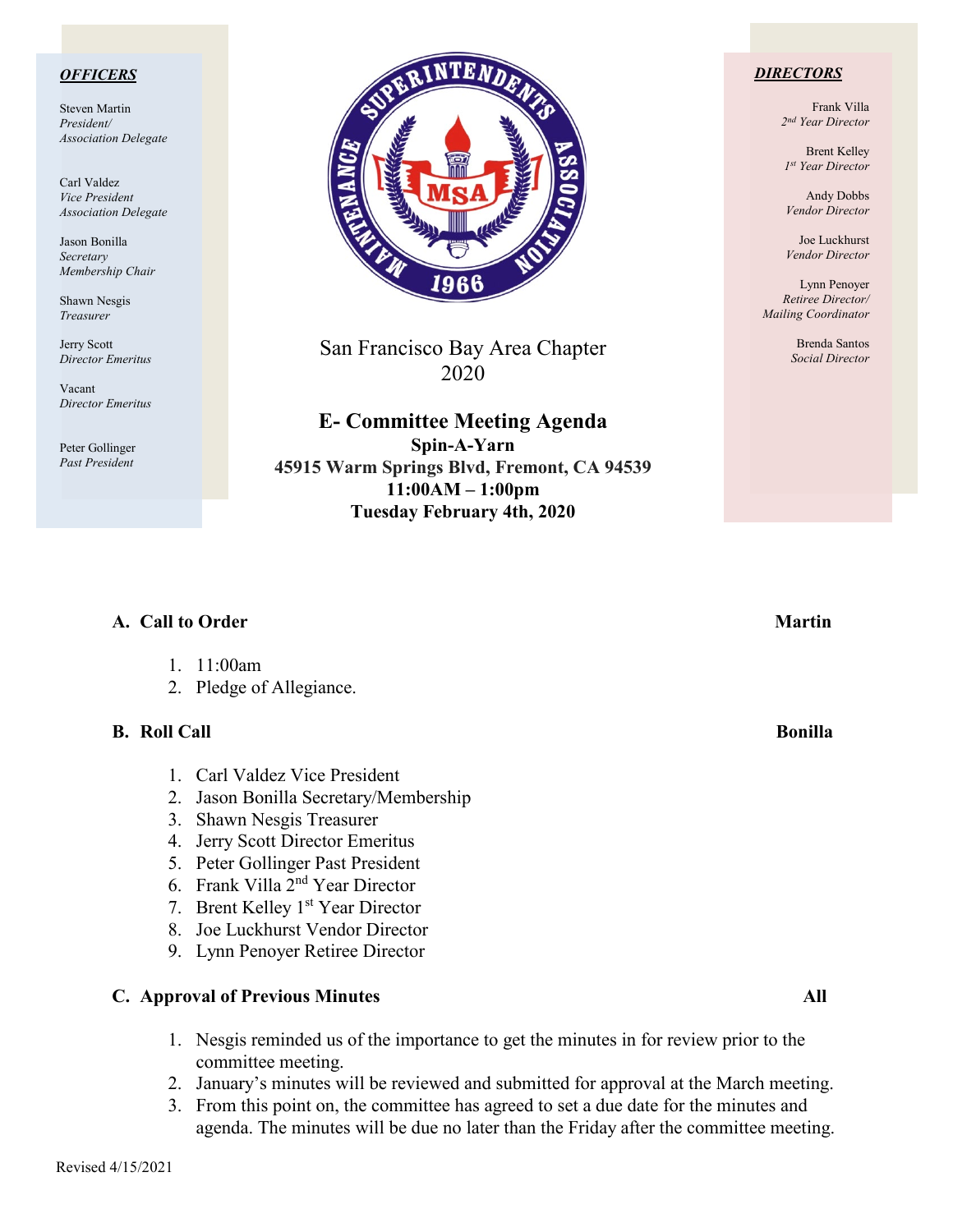# **D. Standing Committee Reports Gollinger/Bonilla**

1. Membership

### *Members*

*Life Members: 66 Regular Members: 71 Vendor Members: 22 Total Members: 161(Current) 216(Total)*

2. Gollinger fixed group registration.

 3. Nesgis stated there were two new members. One from Pepe Equipment and the other was an old member that finally renewed.

# **E. Vendors Report Luckhurst/ Dobbs**

- 1. Luckhurst is still trying to get San Jose to become a Premiere Vendor and to attend meetings as an agency.
- 2. Bonilla suggested that either Martin or he come up with a prototype complimentary ticket for the committee to vote on.

# **F.** Association Report Martin/Valdez

1. The association met in San Diego last month and held the election of the new officers.

2. George Bradley stepped down as the EDU director and Lori Warren will be taking over again on a temporary basis.

3. 355 new students since 2017.

4. There was a discussion about changing the title of Public Works Specialist to Technician.

5. 2019 conference in Sacramento made \$25,000 - \$30,000.

6. 2020 conference will be in San Diego. Rooms will be \$169 per night \$196 with tax included. The Wednesday night dinner will be on a steam ship which is increasing the registration cost.

7. 2021 conference will be in Ventura and they have already started their planning. They have even enlisted the help of ours truly Mr. Valdez.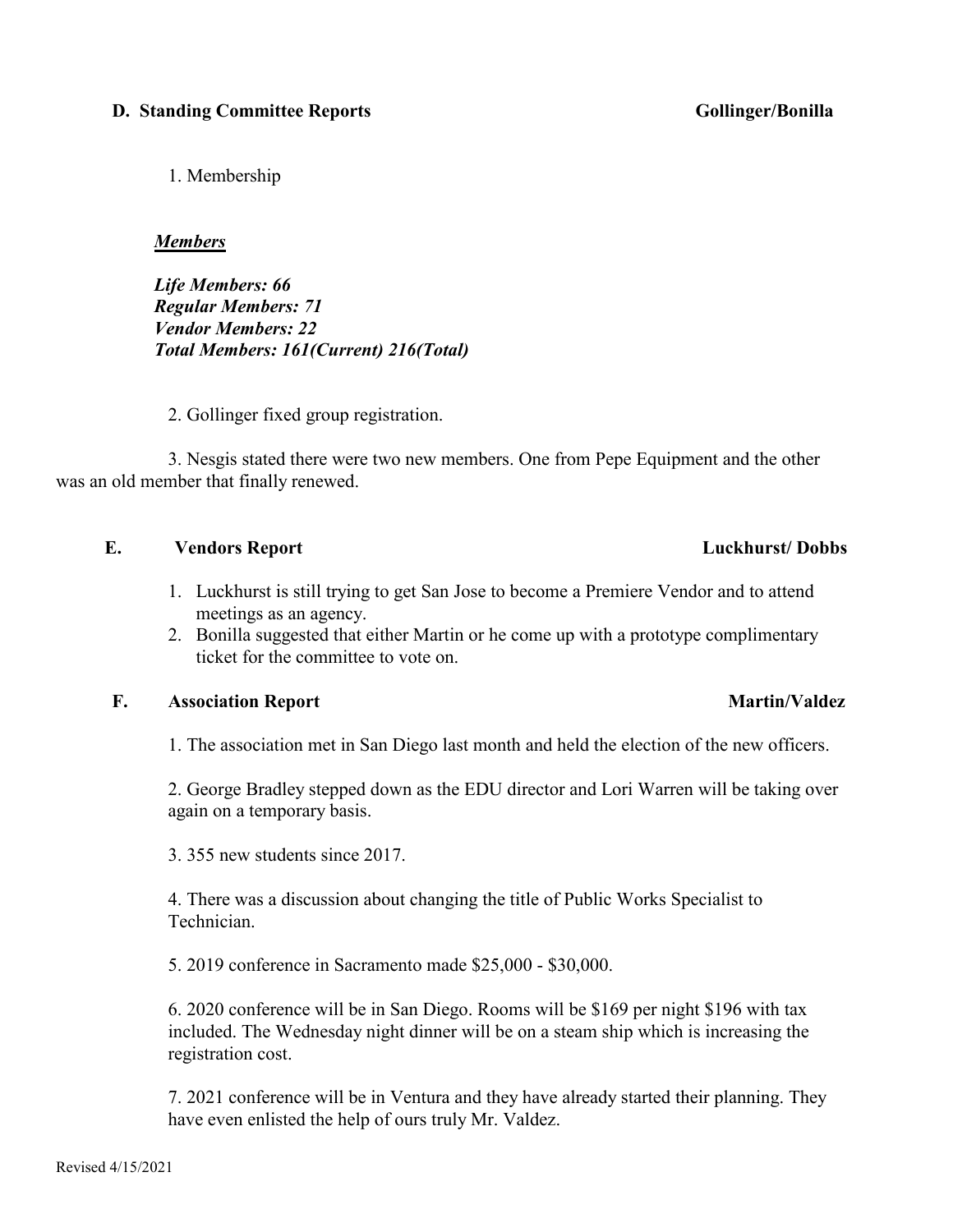## 8. Central Coast Board proposed to create a Legacy Vendor Award.

# **G. Foundation Report Valdez**

1. Our \$130,000 has made approximately \$7,000 in profit which leaves us at about \$137,000.

2. Still looking for corporate investments for the foundation.

3. Ken Fisher is now the Secretary of the foundation.

# **H. Scholarships Valdez**

1. For the first time ever we will now accept email applications.

 2. Valdez updated the EDU form, Nesgis motions to approve the changes, Bonilla seconds and the committee approved.

 3. Announced the new scholarship committee ( Valdez, Gollinger, Martin, Bonilla, Luckhurst).

| I. |                         | <b>Golf Tournament Committee Report</b> | Dobbs/Martin  |
|----|-------------------------|-----------------------------------------|---------------|
|    | 1. No Report            |                                         |               |
| J. | <b>Social Committee</b> |                                         | <b>Santos</b> |
|    | 1. No Report            |                                         |               |
|    | K. Treasurer's report   | <b>Nesgis</b>                           |               |
|    | Account totals:         |                                         |               |
|    | <b>Basic Checking</b>   | \$8,051.80                              |               |
|    | Savings                 | \$18,840.26                             |               |
|    | <b>TOTAL</b>            | \$26,892.06                             |               |

1. Luckhurst motioned to approve the financial report, Gollinger seconded and committee approved.

# L. Technology/ CVent Report **Martin/Gollinger**

1. Gollinger has been working on the registration. He has also updated the website which included the committee members and previous award winners.